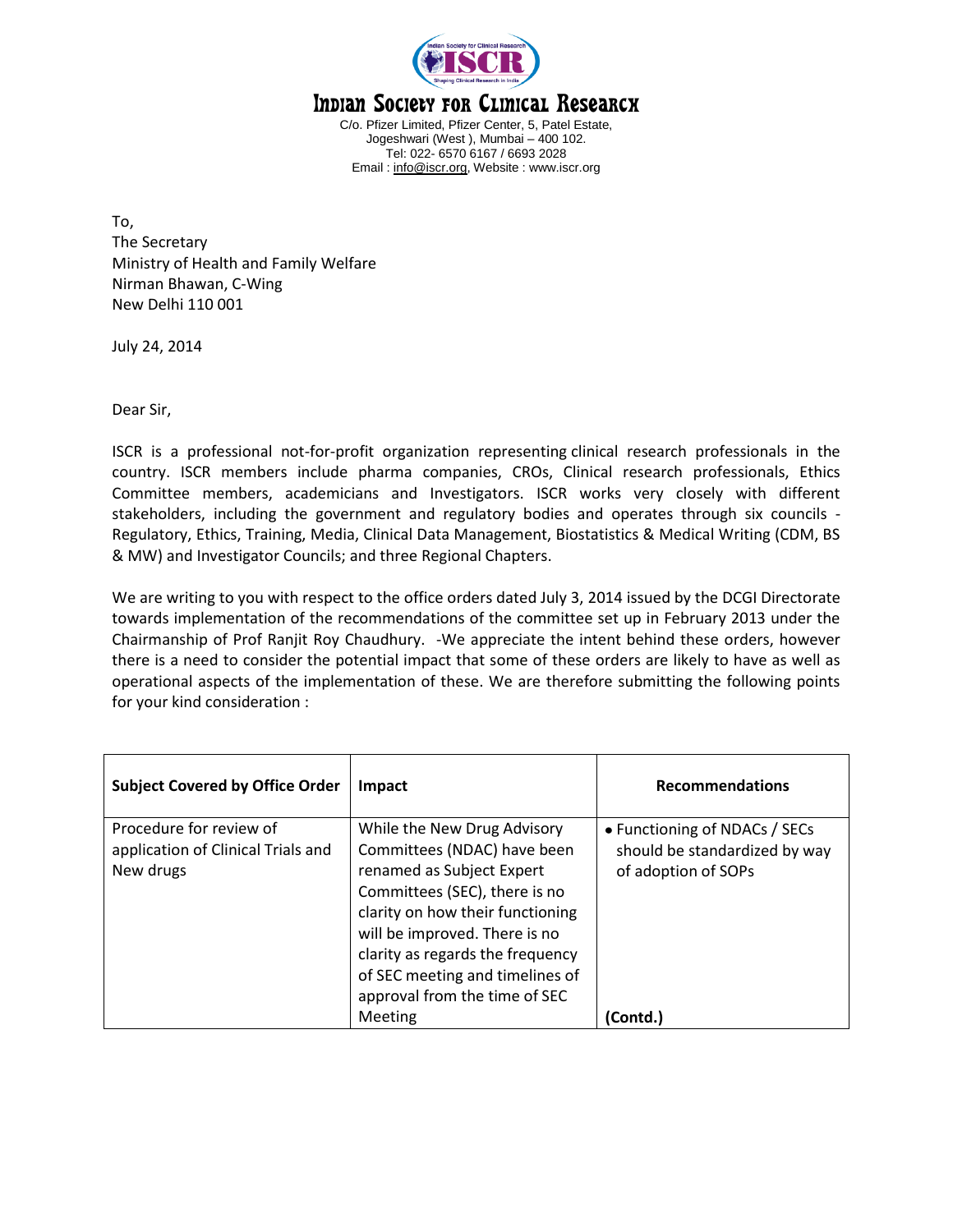

## Indian Society for Clinical Researcx

C/o. Pfizer Limited, Pfizer Center, 5, Patel Estate, Jogeshwari (West ), Mumbai – 400 102. Tel: 022- 6570 6167 / 6693 2028 Email : [info@iscr.org,](mailto:info@iscr.org) Website : www.iscr.org

| <b>Subject Covered by</b><br><b>Office Order</b>                                    | Impact | <b>Recommendations</b>                                                                                                                                                                                                                                                                                                                                                                                                                                                                                                                                                                                                                                                                                                                                                                                                                                                                                                                                                                                     |  |
|-------------------------------------------------------------------------------------|--------|------------------------------------------------------------------------------------------------------------------------------------------------------------------------------------------------------------------------------------------------------------------------------------------------------------------------------------------------------------------------------------------------------------------------------------------------------------------------------------------------------------------------------------------------------------------------------------------------------------------------------------------------------------------------------------------------------------------------------------------------------------------------------------------------------------------------------------------------------------------------------------------------------------------------------------------------------------------------------------------------------------|--|
|                                                                                     |        | . The nature of the studies that<br>need<br>evaluation<br>by<br><b>SEC</b><br>be<br>agreed upon.<br>should<br>Following proposals do not<br>merit a complete SEC review :<br>Subsequent protocol with<br>$\circ$<br>same study drug in same<br>indication<br>Study protocols with an<br>$\circ$<br>already approved drug in<br>an approved<br>indication/dose<br><b>Protocol amendments</b><br>$\circ$<br><b>Extension Studies</b><br>$\circ$<br><b>Surveillance Studies</b><br>$\circ$<br>Disease registries<br>$\circ$<br>number of<br>$\bullet$ The<br>experts<br>identified to be part of each<br>of<br>the<br>SECs should<br>be<br>adequate in numbers so that<br>appropriate back ups<br>are<br>available and meetings need<br>not be rescheduled due to<br>non-availability of experts.<br>• Meeting schedules should be<br>available<br>well<br>made<br>in<br>advance and be adhered to<br>• Minutes of the<br>meeting<br>should be posted on the<br>CDSCO website within 7 days<br>of the meeting |  |
| Limiting number of<br>Clinical Trials an<br>Investigator can<br>undertake at a time |        | In line with the<br>recommendations of the<br>committee under the<br>Chairmanship of Prof Roy<br>Chaudhury this decision should<br>be left with the Investigator<br>and the EC.                                                                                                                                                                                                                                                                                                                                                                                                                                                                                                                                                                                                                                                                                                                                                                                                                            |  |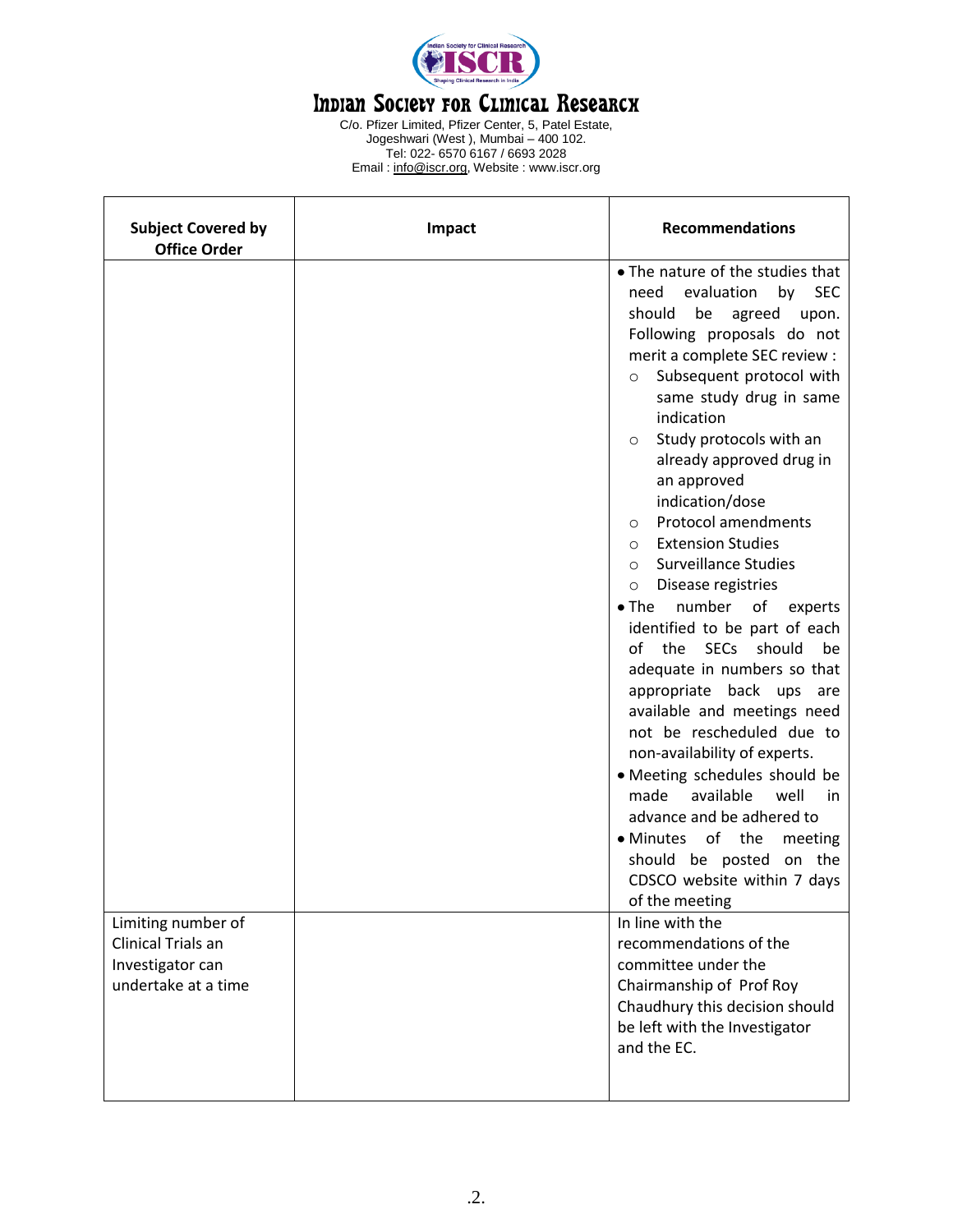

## Indian Society for Clinical Researcx

C/o. Pfizer Limited, Pfizer Center, 5, Patel Estate, Jogeshwari (West ), Mumbai – 400 102. Tel: 022- 6570 6167 / 6693 2028 Email : [info@iscr.org,](mailto:info@iscr.org) Website : www.iscr.org

| <b>Subject Covered by</b><br><b>Office Order</b> | <b>Impact</b>                                      | <b>Recommendations</b> |
|--------------------------------------------------|----------------------------------------------------|------------------------|
|                                                  | Limiting the number of studies without             |                        |
|                                                  | consideration of the above mentioned factors       |                        |
|                                                  | which allow an investigator to undertake a         |                        |
|                                                  | certain number of studies will lead to the         |                        |
|                                                  | following challenges:                              |                        |
|                                                  | Sponsors may be forced to select less              |                        |
|                                                  | experienced investigators, may compromise          |                        |
|                                                  | study conduct and may end up selecting very few    |                        |
|                                                  | sites/ not conducting the study. Taking less       |                        |
|                                                  | experienced investigators will compromise          |                        |
|                                                  | patient safety and data integrity of the study.    |                        |
|                                                  | It would be a challenge to select the sites        |                        |
|                                                  | for specialized, complex indications               |                        |
|                                                  | Both sponsors/ investigators would not             |                        |
|                                                  | know where they stand with the numbers at the      |                        |
|                                                  | beginning of feasibility, as the study initiations |                        |
|                                                  | are happening more than a year later               |                        |
|                                                  | Many studies are end point driven (e.g.            |                        |
|                                                  | survival, specific medical event), where patients  |                        |
|                                                  | are followed up for end points/survival post       |                        |
|                                                  | treatment, thus stay open for long time with       |                        |
|                                                  | minimum work and efforts $-$ on the basis of       |                        |
|                                                  | number, the investigators conducting such          |                        |
|                                                  | studies cannot participate in other studies        |                        |
|                                                  | Downsizing of already developed                    |                        |
|                                                  | research infrastructure at good, experienced sites |                        |
|                                                  | and loss of skilled research staff would not help  |                        |
|                                                  | create a conducive environment to research         |                        |
|                                                  | Experienced and skilled investigators will         |                        |
|                                                  | not be able to participate in a significant path   |                        |
|                                                  | breaking study that they may be interested in so   |                        |
|                                                  | as to make a difference to the patients            |                        |
|                                                  | Indian patients would be the main losers           |                        |
|                                                  | as they would not have the opportunity to          |                        |
| participate in the studies where they get access |                                                    |                        |
|                                                  | to newer, better investigational products -        |                        |
|                                                  | especially in areas of unmet medical needs,        |                        |
|                                                  | where they have exhausted all the current          |                        |
|                                                  | treatment options!                                 |                        |
|                                                  |                                                    |                        |